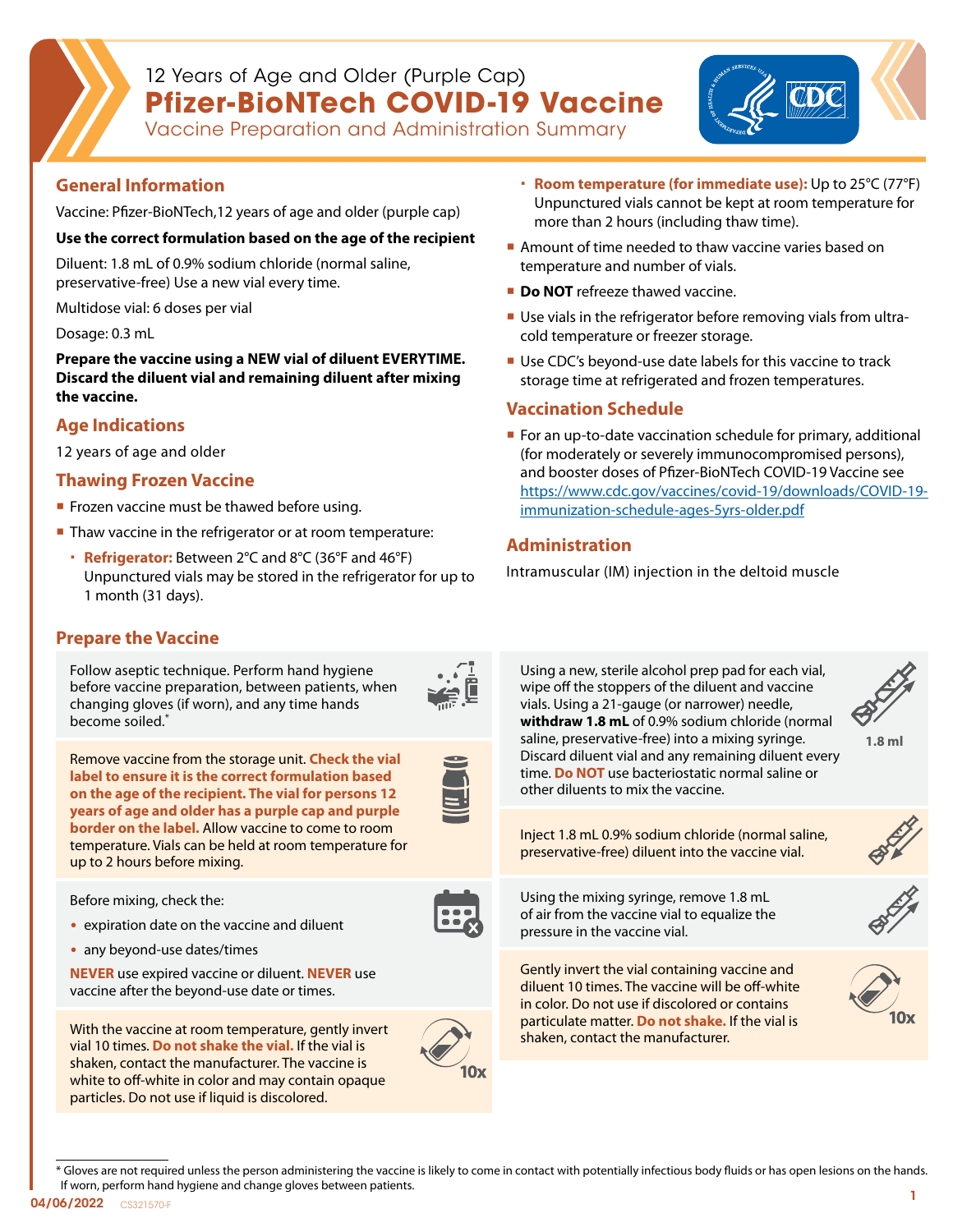

# 12 Years of Age and Older (Purple Cap) **Pfizer-BioNTech COVID-19 Vaccine**



## Vaccine Preparation and Administration Summary

## **Prepare the Vaccine (Continued)**

Note the date and time the vaccine was mixed on the vial.



Keep mixed vaccine between 2°C and 25°C (36°F to 77°F), minimize exposure to room light, and avoid exposure to direct sunlight and ultraviolet light. Administer within 6 hours. **Discard any unused vaccine after 6 hours.** Do not return to freezer storage.

| - |
|---|
| ٠ |
|   |
|   |

## **Administer the Vaccine**

Assess recipient status:

- Screen for contraindications and precautions.
- Review vaccination history.
- Review medical considerations.

Choose the correct equipment, including the correct needle size.

- Use a new, sterile needle and syringe for each injection. Use low dead-volume syringes/needles to extract 6 doses from a single vial. If sufficient low-dead volume syringes are not available, withdraw vaccine using a combination of low dead-volume syringes and non-low dead-volume syringes per vial (e.g., 4 low dead-volume syringes and 2 non-low dead-volume syringes).
- **The vial for persons 12 years of age and older has a purple cap and may have a purple border on the label.** Do NOT administer vaccine with an orange cap or has an orange bordered label on the vial.

Cleanse the stopper on the vial of mixed vaccine with a new, sterile alcohol prep pad. Withdraw 0.3 mL of mixed vaccine into the syringe.



- Regardless of the type of syringe used, ensure the amount of vaccine in the syringe equals 0.3 mL.
- If the amount of vaccine remaining in the vial cannot provide a full 0.3 mL dose, discard the vial and contents.
- **Do NOT** combine vaccine from multiple vials to obtain a dose.

## **Contraindications and Precautions**

#### **Contraindications:**

History of a:

- Severe allergic reaction (e.g., anaphylaxis) after a previous dose or to a component of the COVID-19 vaccine
- Known diagnosed allergy to a component of the vaccine (see [https://](https://www.cdc.gov/vaccines/covid-19/clinical-considerations/covid-19-vaccines-us.html#Appendix-C f) [www.cdc.gov/vaccines/covid-19/clinical-considerations/covid-19](https://www.cdc.gov/vaccines/covid-19/clinical-considerations/covid-19-vaccines-us.html#Appendix-C f) [vaccines-us.html#Appendix-C for a list of vaccine components\)](https://www.cdc.gov/vaccines/covid-19/clinical-considerations/covid-19-vaccines-us.html#Appendix-C f)

Remove any significant air bubbles with the needle still in the vial to avoid loss of vaccine. Use the same needle\* to withdraw and administer the vaccine. Ensure the prepared syringe is not cold to the touch.

Bring the dose of vaccine from the designated preparation area immediately to the patient treatment area for administration.



Ensure staff has the correct PPE before administering vaccines and implement policies for the use of face coverings for vaccine recipients older than 2 years of age (if tolerated).

Administer the vaccine immediately by intramuscular (IM) injection in the deltoid muscle.



Observe recipients after vaccination for an immediate adverse reaction:

- **30 minutes:** Persons with a history of:
- » A contraindication to another type of COVID-19 vaccine product
- » Immediate (within 4 hours of exposure) non-severe allergic reaction to a COVID-19 vaccine
- » Immediate allergic reaction of any severity to a non-COVID-19 vaccine or injectable therapies
- » Anaphylaxis due to any cause
- **15 minutes:** All other persons

#### **Precautions:**

- History of immediate allergic reaction<sup>†</sup> to any non-COVID-19 vaccine or injectable therapy (i.e., intramuscular, intravenous, or subcutaneous vaccines or therapies [excluding subcutaneous immunotherapy for allergies, i.e., "allergy shots"])
- History of a non-severe, immediate allergic reaction<sup>\*</sup> after a dose COVID-19 vaccine

† An immediate allergic reaction is defined as any hypersensitivity-related signs or symptoms such as urticaria, angioedema, respiratory distress (e.g., wheezing, stridor), or anaphylaxis that occur within 4 hours following exposure to a vaccine or medication.

<sup>\*</sup> It is not necessary to change needles between drawing vaccine from a vial and injecting it into a recipient unless the needle has been damaged or contaminated.